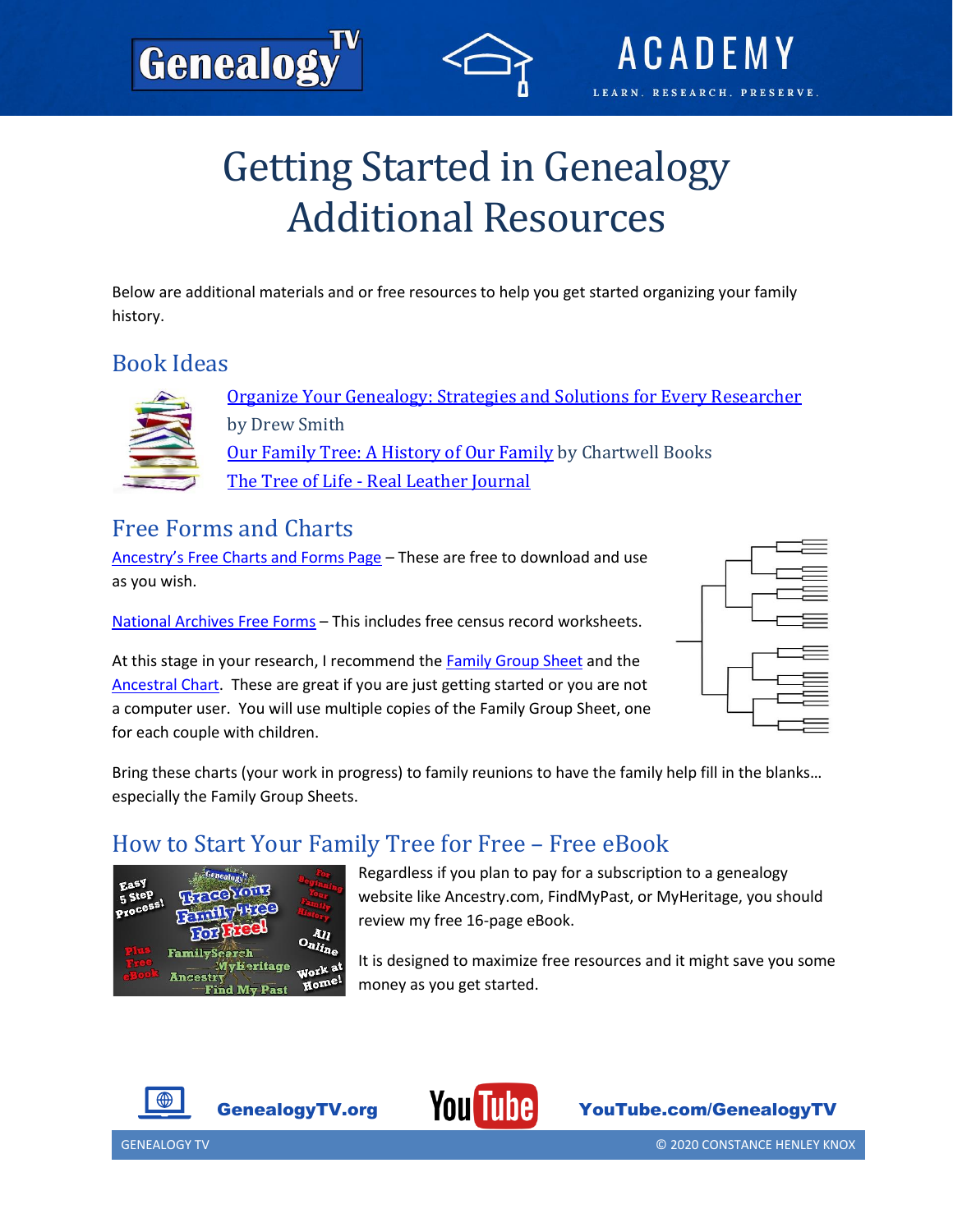#### Online Family Trees

There are several places to start your family tree online. Here are several services that have free or paid subscriptions.

One note about paid vs. free subscriptions. Most paid services allow you to create a tree for free on their platform. In many cases, some of the records are free to view and others are not. Typically, the records that are behind the paywall are those the platform purchased for their subscribers. The records that are free to use are either records that volunteers contributed to or are paid for with tax dollars. For example, the U.S. Census records are always free everywhere because they are U.S. records held at the National Archives and Records Administration (NARA).

#### About Building Trees

IMPORTANT NOTE: It is highly recommended that you choose one place for your primary tree. This is your "go to" tree where you will always have things as current as possible.

Having trees on all services can be cumbersome to manage every time you have an update to your family history. However, it is recommended to build a tree on other services specific to the ancestors you're currently researching, as their search functions (hinting features) may find records for you.

## **器 FamilySearch.org**

[FamilySearch](https://www.familysearch.org/en/) is a service of the Church of Jesus Christ Latter-day Saints (Mormons). You do not have to be Mormon to use their service. It is free to everyone and will always be free. They encourage you to use it.

Keep in mind when building a tree on FamilySearch that you are adding your family to the world collaborative tree. It is not your own tree. It is one huge world tree, so others can change your work.

This service is an excellent resource of millions of records that may not be found anywhere else or may be available for free, when others require subscription.

## Ancestry.com

[Ancestry](https://www.ancestry.com/cs/charts-and-forms?_ga=2.105674048.253166650.1604781117-214601633.1603477759) is one of the largest paid subscription services in the world. It has online trees, records, DNA, and much more. If you're looking for a one stop shop in the U.S. then Ancestry is an excellent choice. Below are some affiliate links for your convenience. We'll talk more about how to use Ancestry in other Genealogy TV Academy courses.

- [Ancestry Free Trial](https://prf.hn/click/camref:1101l4aFW/creativeref:1011l28781)
- [Ancestry DNA](https://prf.hn/click/camref:1101l4aFW/creativeref:1011l28282)

# Find<br>mypastFindMyPast

[FindMyPast](https://www.findmypast.com/) is another excellent resource. It is headquartered in the United Kingdom and specializes in British and Irish Records. FMP has an online tree building component, free options, online records, and